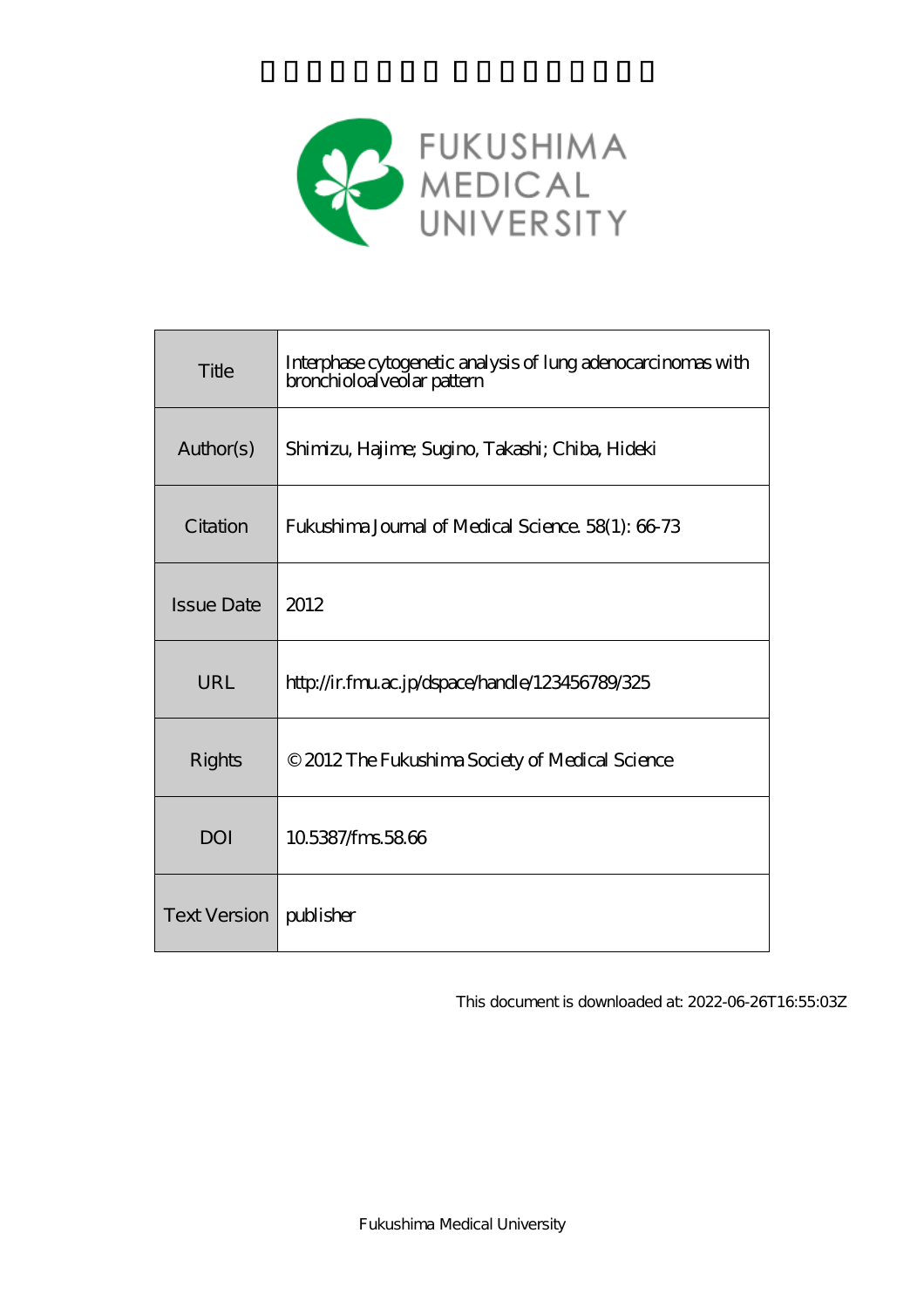# **[Original Article]**

# **INTERPHASE CYTOGENETIC ANALYSIS OF LUNG ADENOCARCINOMAS WITH BRONCHIOLOALVEOLAR PATTERN**

HAJIME SHIMIZU<sup>1,2)</sup>, TAKASHI SUGINO<sup>2)</sup> and HIDEKI CHIBA<sup>2)</sup>

1)*Department of Molecular Pathology, Institute of Development and Aging Sciences, Graduate School of Medicine, Nippon Medical School, Kawasaki, 211- 8533, Japan,* 2)*Department of Basic Pathology, Fukushima Medical University, Fukushima, 960- 1295, Japan*

(Received December 15, 2011, accepted April 6, 2012)

**Abstract** : Aneuploidy has been suggested as a marker for stratification of many neoplasms but its potential usefulness in adenocarcinoma (ADC) with bronchioloalveolar (BAC) pattern has not been well defined. We examined paraffin-embedded tissue sections from 28 cases of ADC with BAC pattern as well as 7 benign lung lesions and 9 normal lung tissue samples for chromosomal aneuploidy by in situ hybridization using digoxigenin-labelled probes for chromosomes 1 and X.

 Of the 28 ADC with BAC pattern, 17 (61%) were diploid and 11 (39%) were aneuploid. Of the 17 diploid cases, 7 (41%) were male and 10 (59%) were female and of the 11 aneuploid cases, 2 (18%) were male, 9 (82%) were female. Regarding the cell type, 24 (86%) were adenocarcinomas in situ (AIS) so called BAC and minimally invasive ADC (MIA), and 4 cases (14%) were invasive ADC. Of the 12 cases each of AIS and MIA, 9 (75%) and 8 (67%) had diploid pattern respectively. Of the 4 invasive ADC cases, all had aneuploid pattern. Seventeen cases (71%) with T1 tumor size (>0 mm~ $\leq$ 30 mm), had diploid and 4 cases (100%) with T2 tumor size (>30 mm  $\leq$ 70 mm) had aneuploid pattern. Statistical analyses showed that nuclear diploidy was significantly correlated with AIS and MIA tumor types while aneuploidy correlated with invasive ADC type  $(P=0.025)$ . Also a significant correlation was found between ploidy and tumor size  $(P=0.033)$ .

 In conclusion, these findings suggest that DNA ploidy analysis provides useful information for the assessment of cellular kinetics and reflect histopathological subtypes in ADC with BAC pattern that are destined to behave aggressively.

**Key words** : Interphase cytogenetics, ploidy analysis, lung adenocarcinoma with bronchioloalveolar pattern

#### **INTRODUCTION**

Bronchioloalveolar carcinomas (BAC) comprise a distinct category of lung ADC with an incidence rate as high as  $24\%$  of all lung cancers<sup>1)</sup> Although BAC is a low-grade malignancy and generally has a favorable prognosis, its biological behavior is variable and the postoperative outcome is unpredictable. The definition of BAC, so as adenocarcinoma in situ (AIS) based on the WHO classification is more restricted. It excludes cases with stromal,

vascular or pleural invasion<sup>2)</sup>.

Tumors showing these features are classified as ADC of mixed type with predominant BAC pattern. The current definition<sup>3)</sup> has a high clinical significance. The main reason for this revision was that resected localized BAC shows a 100% 5- year survival. The presence of multifocal tumor and aerogenous spread are usually indicative of poor prognosis. Many studies have shown that the growth rate differs markedly among tumors and that it closely correlates with prognosis. Hence, it is

清水 一,杉野 隆,千葉英樹

Corresponding author : Haime Shimizu, PhD E-mail address : hirstone@nms.ac.jp https://www.jstage.jst.go.jp/browse/fms http://www.fmu.ac.jp/home/lib/F-igaku/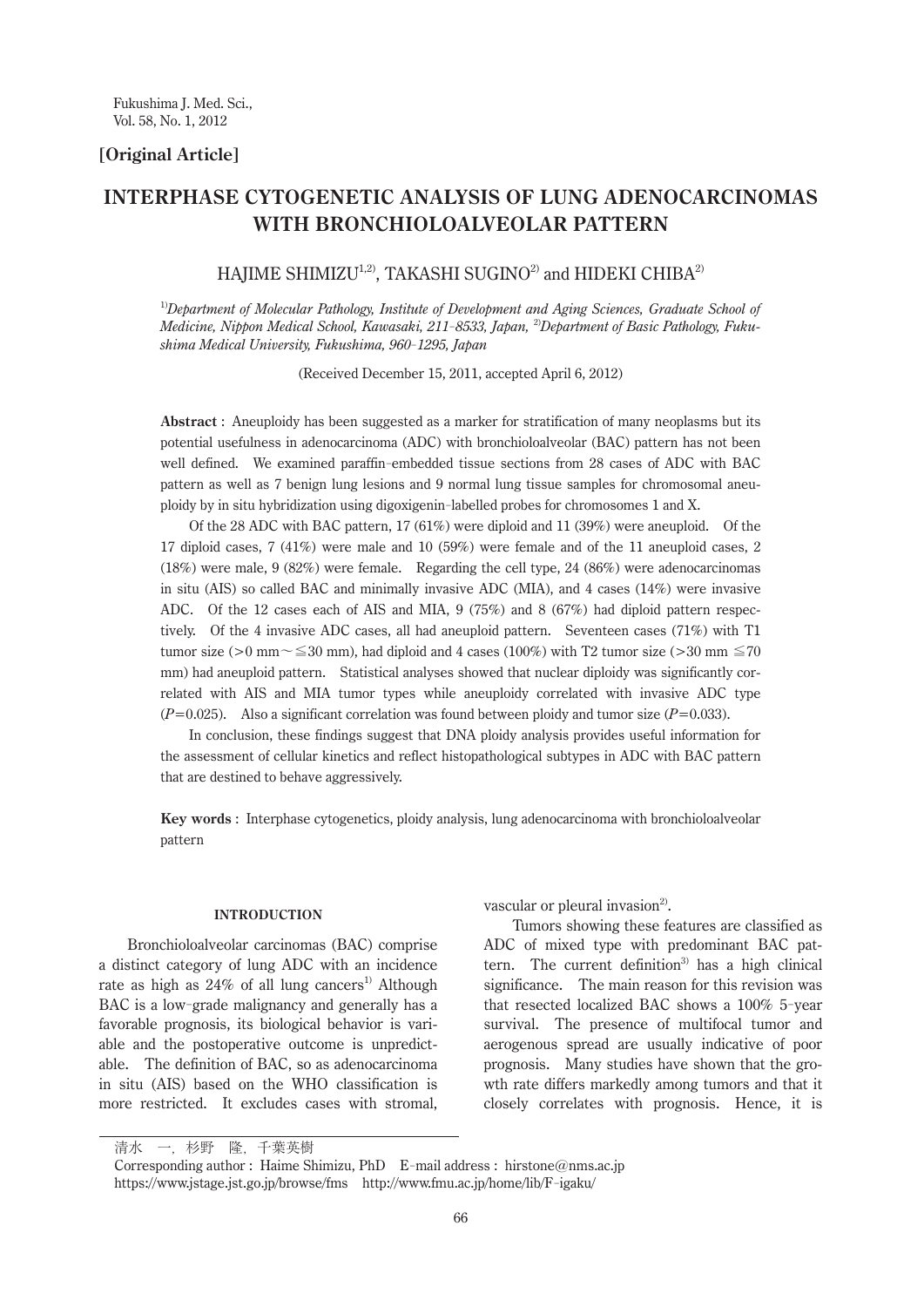unclear which factors contribute most to the heterogeneity in the growth potential among tumors. Nuclear ploidy analysis has been shown to be useful for assessment of biological behavior of tumors<sup>4</sup>. Several approaches can be used to perform ploidy analysis such as propidium iodide (PI), karyotype analysis and flow cytometry<sup>5−7)</sup>.

Karyotype analysis, however, requires tissue culture and may result in a selective growth of wrong cell populations. Flow cytometry has been successfully used to assess nuclear ploidy in a variety of tumors<sup>8</sup>. These methods have their own problems as they may include undesired cell populations and they lack the advantage of simultaneous assessment of tissue morphology.

Several studies have shown that in situ hybridization using chromosome specific probes is a reproducible and valid method of detecting numerical chromosome aberrations and assessing nuclear ploidy in routinely processed, paraffin embedded tissue sections $9,10$ . The method had been also referred to as "interphase cytogenetics."11,12). Furthermore, we had a collection of 28 cases of ADC with BAC pattern available which provided materials for this study. Difficulties in ADC subclassification arise from the fact that ADC are highly heterogenous histologically. Using an in situ hybridization method on serial tissue sections from lung ADC with BAC pattern, we performed DNA ploidy analysis to provide information for the assessment of cellular kinetics, T subset factors and histopathological aspect in ADC with BAC pattern.

### **MATERIALS AND METHODS**

#### *Tissue Preparation*

We investigated paraffin-embedded tissue sections from surgically completely resected 28 cases of histologically classified as AIS (commonly called BAC), minimally invasive ADC (MIA) and invasive ADC. In term of MIA and invasive ADC, we subclassified mucinous and non-mucinos type according to the latest WHO classification<sup>2</sup>. As for BAC, MIA and invasive ADC of non-mucinous type, they were histologically classified by subtypes as clara cell, bronchial surface epithelial (BSE) and type II cell types. In addition, 9 normal lung autopsy tissue samples and surgically resected 7 benign lesions ; Mild atypia of alveolar epithelial cell (1), goblet cell hyperplasia (1), sarcoidosis (1), tuberclosis (1), adenoma (1), and alveolar wall thickening with fibrosis (2) were analyzed. Furthermore, TNM staging was

used according to the revised systems for lung cancer. T component as tumor size was examined to determine relevance to nuclear ploidy findings. We classified T1 (>0 mm $\sim \leq 30$  mm), T2 (>30 mm  $\leq$ 70 mm) according to TNM staging system for lung cancer<sup>13)</sup>. The tissues had been fixed in  $10\%$ formalin and embedded in paraffin by standard methods. Serial paraffin sections of 6 μm thicknesses were mounted on silane-coated glass slides and incubated in an oven at 60°C overnight. A section from each tissue was stained with hematoxylin and eosin and reviewed to verify the diagnosis.

### *In Situ Hybridization*

We examined nuclear ploidy in histological sections of ADC with BAC pattern using probes specific for chromosomes 1 and X (Boehringer Mannheim GmbH, Germany). The probes were labelled in vitro in the presence of digoxigenin-11- dUTP by nick translation of the plasmids pUC 1.77 (isolated from human satellite III DNA) for chromosome 1 and pDMX1 for chromosome X under stringent conditions, the probes hybridize in situ to the pericentromeric region of chromosome 1, centromeric region of chromosome X. The probes fragment length distribution showed a maximum of 200- 500 bases. Sheep antidigoxigenin (Fab fragments) labelled with peroxidase (Boehringer Mannheim) was employed to detect digoxigenin. In situ hybridization was performed according to a protocol optimized for routine paraffin sections. We incorporated microwave pretreatment of the paraffin sections to enhance signal detectability by in situ hybridization. Hybridization was considered to be satisfactory when more than 90% of cells contained signals. The sections were prehybridized for 15 minutes at 80°C with 50 ml of a mixture of 60% formamide in SSC containing 10% dextran sulphate, 50 ng/μl herring sperm DNA, and 50 ng/μl baker's yeast. After washes in SSC, the sections were hybridized with the same prehybridization mixture but containing 1 ng/μl of the digoxigenin labelled DNA probe to either chromosome 1 or X for 10 minutes at 80°C overnight at 37°C in a moist chamber. The slides were then stringently washed with a solution of 60% formamide in SSC and 0.05% Tween-20 and TBS to remove unbound probes. Following hybridization, the sections were incubated with 1 : 20 normal sheep serum for 30 minutes to block non-specific binding sites and 1 : 50 peroxidase labelled sheep anti-digoxigenin for 1 hour at room temperature, washed with TBS and reacted with 0.05% diaminobenzidine and 0.01% H2O2 in TBS to visualize the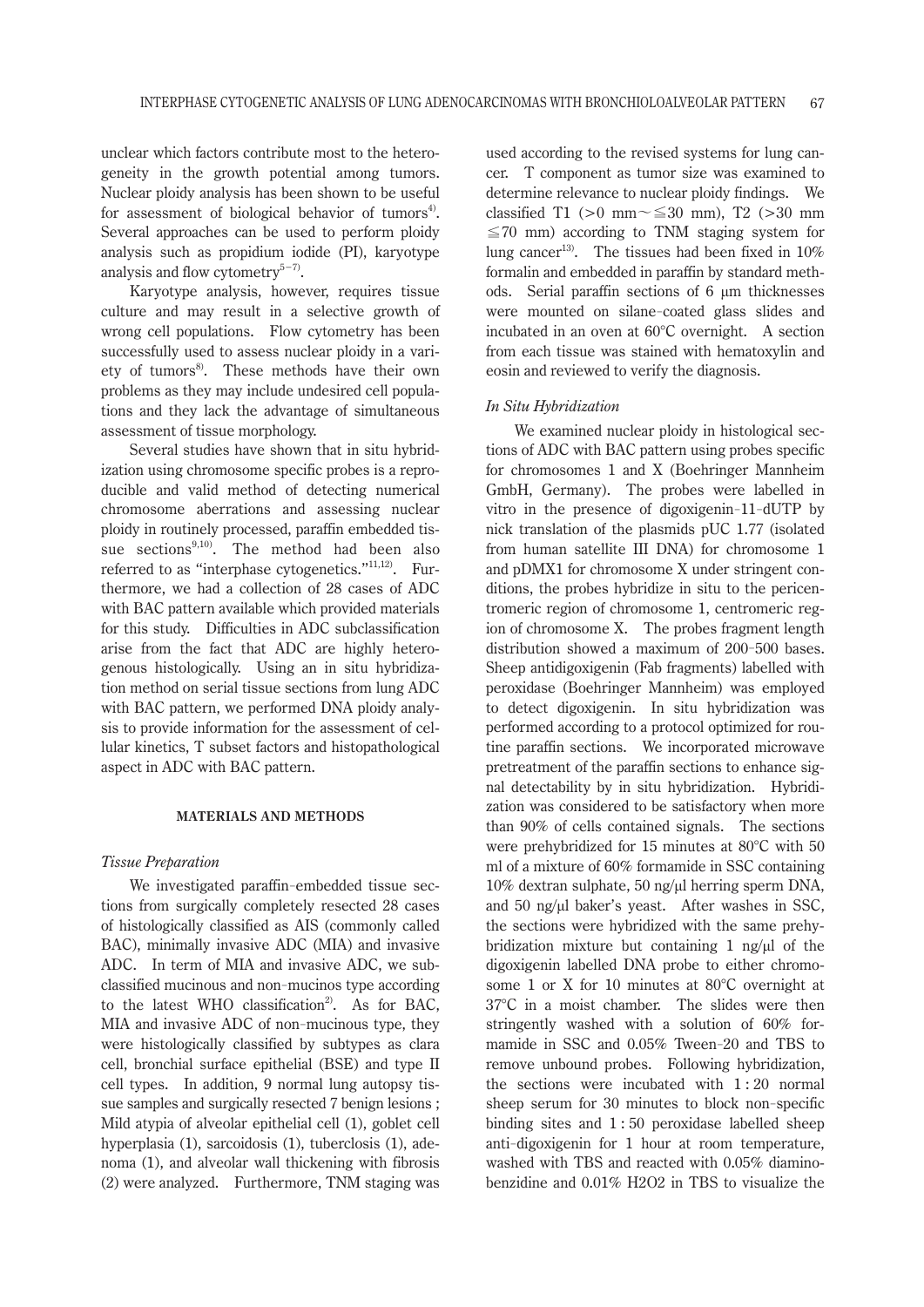signals.

## *Evaluation of Hybridized Sections*

Hybridization was considered adequate when more than 90% of cells contained signals. Hybridized sections were assessed essentially as described previously<sup>4)</sup>. Criteria for counting signals were  $(1)$ overlapping interphase nuclei were excluded ; (2) signals of nearly similar size were counted ; (3) split spots were counted as 1 signal ; and (4) weak signals were excluded. The inter observer variability in assessing the signals was estimated at less than 8%. The number of signals present in 100 nuclei from the tumor cells per section was counted. The percentage of nuclei having no, 1, 2, 3, and more than three signals for each chromosome was determined.

# *Statistical Analysis*

Correlation of nuclear ploidy findings with histopathological features was determined by Fisher's exact test. The degree of significance was set at *p*<0.05.

## **RESULTS**

# *Comparison of Diploid and Aneuploid Findings with histopathological factors*

The mean percentage of aneuploid nuclei having  $\leq$  2 or  $>$  2 signals per 100 tumor cells in each section was determined. The mean percentage of aneuploid nuclei for each tissue was determined. Nuclear ploidy was shown in histological sections of normal lung and ADC with BAC pattern. Representative areas from tissue sections of normal lung tissue, benign lesions and ADC with BAC patterns were shown in Figure 1 with positive staining for chromosome 1 or X.

Figure 1A shows normal lung alveolar epithelial cells with 1 to 2 signals per nucleus and thus a diploid pattern. Panel B shows alveolar wall thickening with fibrosis with diploid pattern. Panel C shows non-mucinous AIS with BAC pattern, histologically type II cell type, with 1 to 2 signals per nucleus in most cells and thus a diploid pattern. Panel D shows aneuploid pattern as clara cell type in non-mucinous invasive ADC. Panel E shows BSE cell type from MIA with 1 to 2 signals per nucleus in most cells and thus a diploid pattern. Panel F shows invasive ADC with mucinous cell type and multiple signals per nucleus thus aneuploid pattern. Histopathologically, nine cases of diploid AIS,

6 cases were BSE subtype (67%). Of the 7 case of MIA with non-mucinous type from diploid pattern, 5 cases were clara cell type. As for 11 cases with aneuploid pattern, 3 cases of AIS were type II or clara cell subtype. But in MIA and invasive ADC, only clara cell subtype was identified. Of the 4 cases of mucinous ADC, 3 were aneuploid pattern.

## *Histopathological and Nuclear Ploidy Findings*

Table 1 summarized the histopathological data and nuclear ploidy findings in lung ADC with BAC pattern. The patients had an average age of 62.7 years old and 19 (68%) cases were females and 9 (32%) were males. Smoking factor was recorded in 2 males (40 packs/year) and 2 females (13 packs/ year). The remaining cases were non-smokers. Of the 28 ADC with BAC pattern, 17 (61%) were diploid and 11 (39%) were aneuploid. Of the 17 diploid cases, 7 (41%) were male and 10 (59%) were female. Of the 11 aneuploid cases, 2 (18%) were male, 9 (82%) were female. Regarding the cell type, 24 (86%) cases were AIS (43%) and MIA (43%) and 4 cases (14%) were invasive ADC. Of the 12 cases each of AIS and MIA, 9 (75%) and 8 (67%) had diploid pattern respectively. Of the 9 non-mucinous MIA, 7 (78%) had diploid and 2 (22%) had aneuploid pattern. All of the 4 invasive mucinous and non-mucinous ADC cases, had aneuploid pattern. There was a marked difference in the rate of aneuploidy and diploidy between AIS and MIA vs. invasive ADC  $(p=0.025)$ . Proportion of diploid pattern between AIS and MIA showed same extent but invasive ADC was increasingly aneuploid. The 3 patients who died of the disease were aneuploid pattern. The 9 normal lung tissue samples and 7 benign lesions were classified as diploid pattern.

Seventeen cases (71%) with T1 factor (tumor size >0 mm $\sim \leq 30$  mm) had diploid and 4 cases (100%) with T2 factor (tumor size >30 mm  $\leq 70$ mm) had aneuploid pattern. The frequency of aneuploidy was elevated in ADC larger than 30 mm tumor size (T2). The case with the largest tumor diameter measuring 57 mm tumor was aneuploid. T1 tumor size was correlated with AIS cell type of diploid pattern. But T2 tumor size was coincided with MIA and invasive ADC of aneuploid pattern. There was a significant correlation of diploid pattern with T1 tumor size but aneuploid pattern indicated T2 tumor size  $(p=0.033)$ .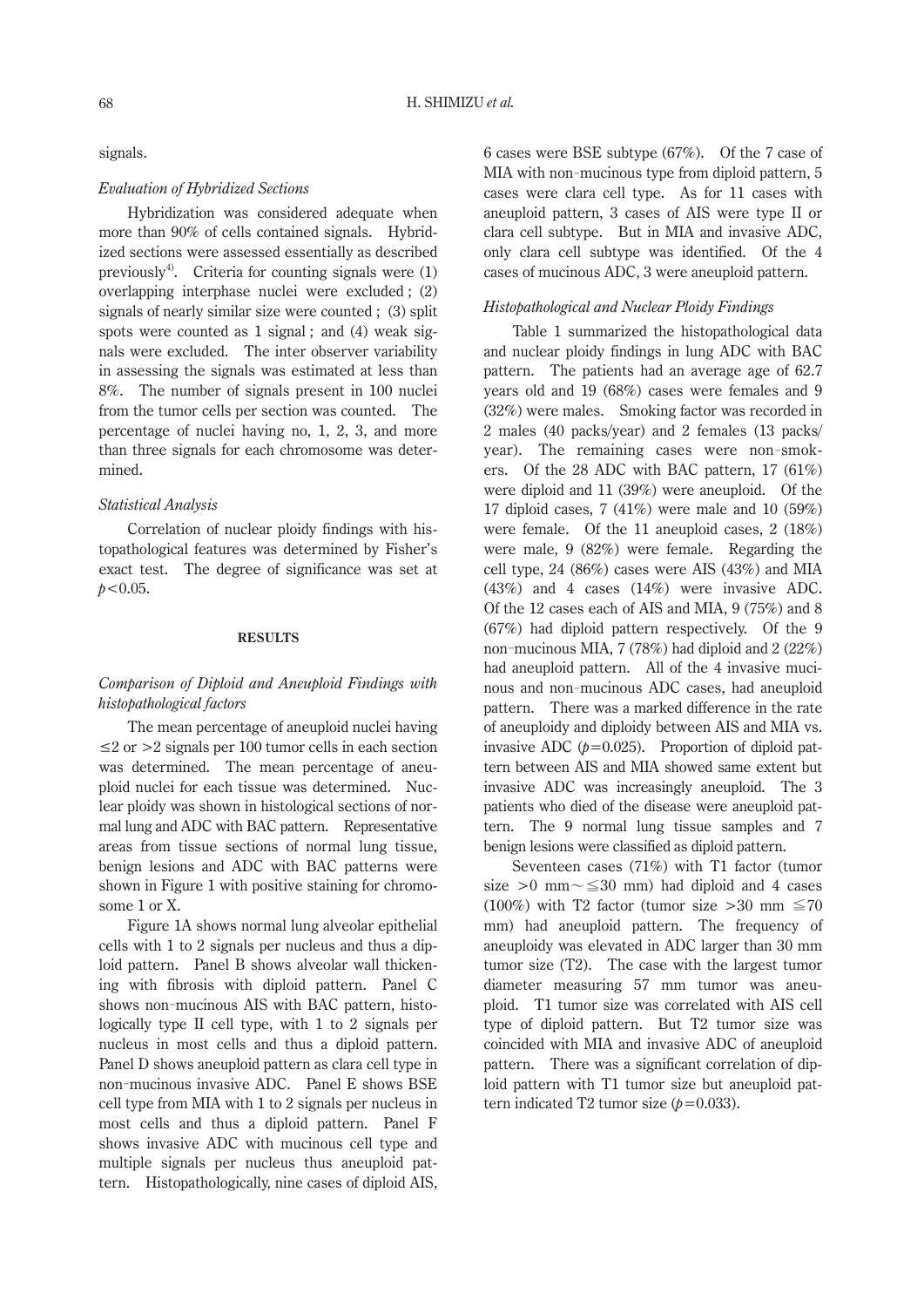

Fig. 1. Nuclear ploidy findings of normal lung tissue, benign lesions and ADC with BAC pattern. (A) Normal lung alveolar epithelial cells showed 1 to 2 signals per nucleus and thus a diploid pattern**.** (B) Alveolar wall thickening with fibrosis showed a diplod pattern. (C) Non-mucinous BAC, histologically classified as type II cell type, showed 1 to 2 signals per nucleous in most cells and thus a diploid pattern. (D) Aneuploid pattern classified as clara cell type in non-mucinous invasive ADC. (E) BSE cell type from BAC with 1 to 2 signals per nucleous in most cells and thus a diploid pattern. (F) Invasive ADC with mucinous cell type showed multiple signals per nucleous and thus aneuploid pattern.

# **DISCUSSION**

It is widely known that ploidy changes may play a role in the pathogenesis and the development of many different clinicopathological features of the neoplasms, but the actual mechanisms have not exactly determined and may be different in accordance with the organs and the cyto- and histopathological subtypes $14,15$ . We performed a comparative

study on the presence or the absence of the chromosomal aneuploidy in 28 cases of ADC with BAC pattern, 7 cases of benign lung diseases and 9 normal lung tissue samples. BAC is a unique pattern of lung cancer which expresses subtle but distinctive features based on the age of the patient, sex ratio, cyto- and histopathology of the tumor, growth rate, progression, and prognosis. The mean age of patients with BAC is younger than that of patients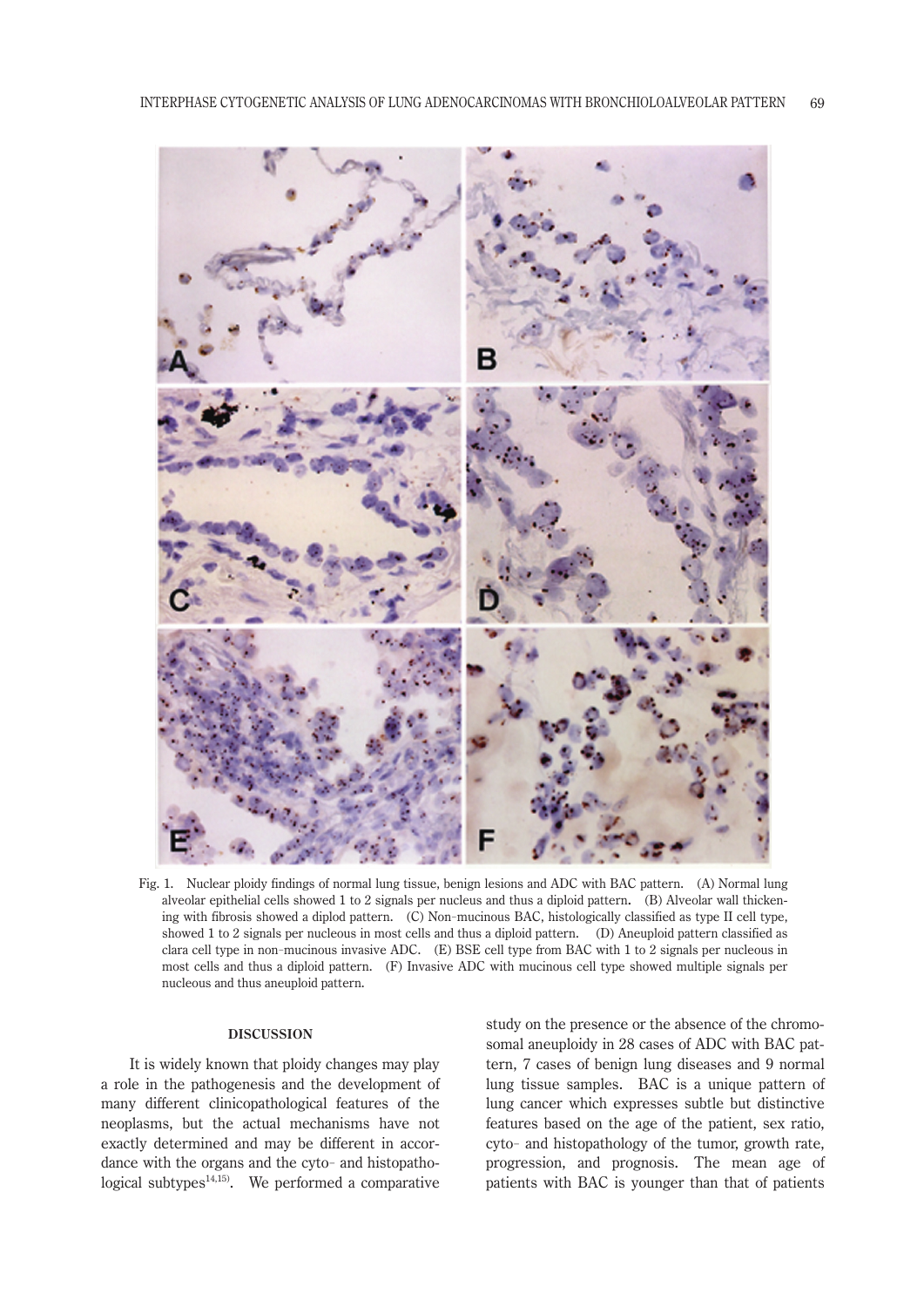|                    |              | Ploidy pattern |                |
|--------------------|--------------|----------------|----------------|
| Feature            | No. of cases | Aneuploid      | Diploid        |
| Total              | 28           | 11             | 17             |
| Mean age (yr)      | 62.7         | 64             | 61.8           |
| Histological type* |              |                |                |
| <b>AIS</b>         | 12           | 3              | 9              |
| MIA                | 12           |                |                |
| Mucinous           | 3            | $\overline{2}$ | 1              |
| Non-mucinous       | 9            | $\overline{2}$ | $\overline{7}$ |
| Invasive ADC       | 4            |                |                |
| Mucinous           | 1            | $\mathbf{1}$   | $\theta$       |
| Non-mucinous       | 3            | 3              | $\theta$       |
| T factor $*$       |              |                |                |
| T <sub>1</sub>     | 24           | 7              | 17             |
| T <sub>2</sub>     | 4            | 4              | $\theta$       |

Table 1. Comparison between nuclear ploidy pattern in lung ADC with BAC pattern

\*AIS and MIA vs. invasive ADC  $(P=0.025)$   $\ddot{\text{*}}$  T1 vs. T2  $(P=0.033)$ 

>30 mm $\sim$ ≧70 mm

with non-BAC lung carcinoma by 5 years<sup>16,17)</sup>. Our findings disclosed that the incidence of BAC was predominant in female but other studies showed various male to female ratios<sup>18,19)</sup>. Regarding the multifocal growth potential, the growth of mucinous subtype is more rapid than that of the sclerotic subtype and BAC cases exhibited a 20% incidence of dedifferentiation into patterns of poorly differentiated  $ADC<sup>19</sup>$ . Ploidy analysis or analysis of the elevated DNA content of the tumor cells can be one of the powerful biological markers to differentiated BAC from the non-BAC counterpart<sup>20)</sup>. It may also be helpful to know the pathologic role of BAC played in the development and progression of lung ADC21−24). In addition, correlative study between BAC aneuploidy and many different distinctive features of the neoplasm including its epidemiology, ross and microscopic pathology, progression and prognosis may give clues to obtain more profound understanding of the malignant potential of lung  $\text{tumors}^{25}$ . The method using in situ hybridization has some advantages in the ploidy analysis in oncology. It can readily be applied to the archival formalin fixed paraffin-embedded materials because of the minimal physico-chemical damages to the tumor cell DNA. The discernible visualization results are also suitable for the aim of our study to make proper evaluation of the correlation between the tumor

growth and other associated features. The in situ hybridization technique is applicable to numerous different tumors from the different organs including the gastrointestinal tract the hepatobiliary tract, the urinary tract<sup>26</sup>, the gynecological tract such as the uterus<sup>27</sup>, the breast<sup>28</sup>, the central nervous system<sup>29)</sup> and it enables us to make comparative studies on the tumorgenesis as a whole.

Our study revealed difference in the occurrence of aneuploidy between subtypes of ADC with BAC pattern and benign tumors or normal lungs. Of the ADC with BAC pattern, 11 were aneuploid and 17 were diploid. One benign lung disease with mild atypia of alveolar epithelial cell was aneuploid and 15 benign and normal lungs were diploid. These results suggest the possibility that aneuploidy may reflect T subset factors and histopathological aspect of subtypes of ADC with BAC pattern. More detailed study of ours focusing on the distribution of aneuploidy among the cases of ADC with BAC pattern disclosed the fact that there may be some interesting correlation between the occurrence of aneuploidy and several pathologic features such as T factor from TNM subset, histopathologic subtypes including AIS, non-mucinous MIA or invasive ADC and mucinous subtypes of ADC with BAC pattern. Also ploidy findings reflected histopathologic subset of BSE type, Clara cell type, and type II cell

ADC ; adenocarcinoma BAC ; bronchioloalveolar carcinoma AIS ; adenocarcinoma in situ MIA ; Minimally invasive ADC T factor ; Tumor size T1  $>0$  mm $\sim \le 30$  mm<br>T2  $>30$  mm $\sim \ge 70$  mm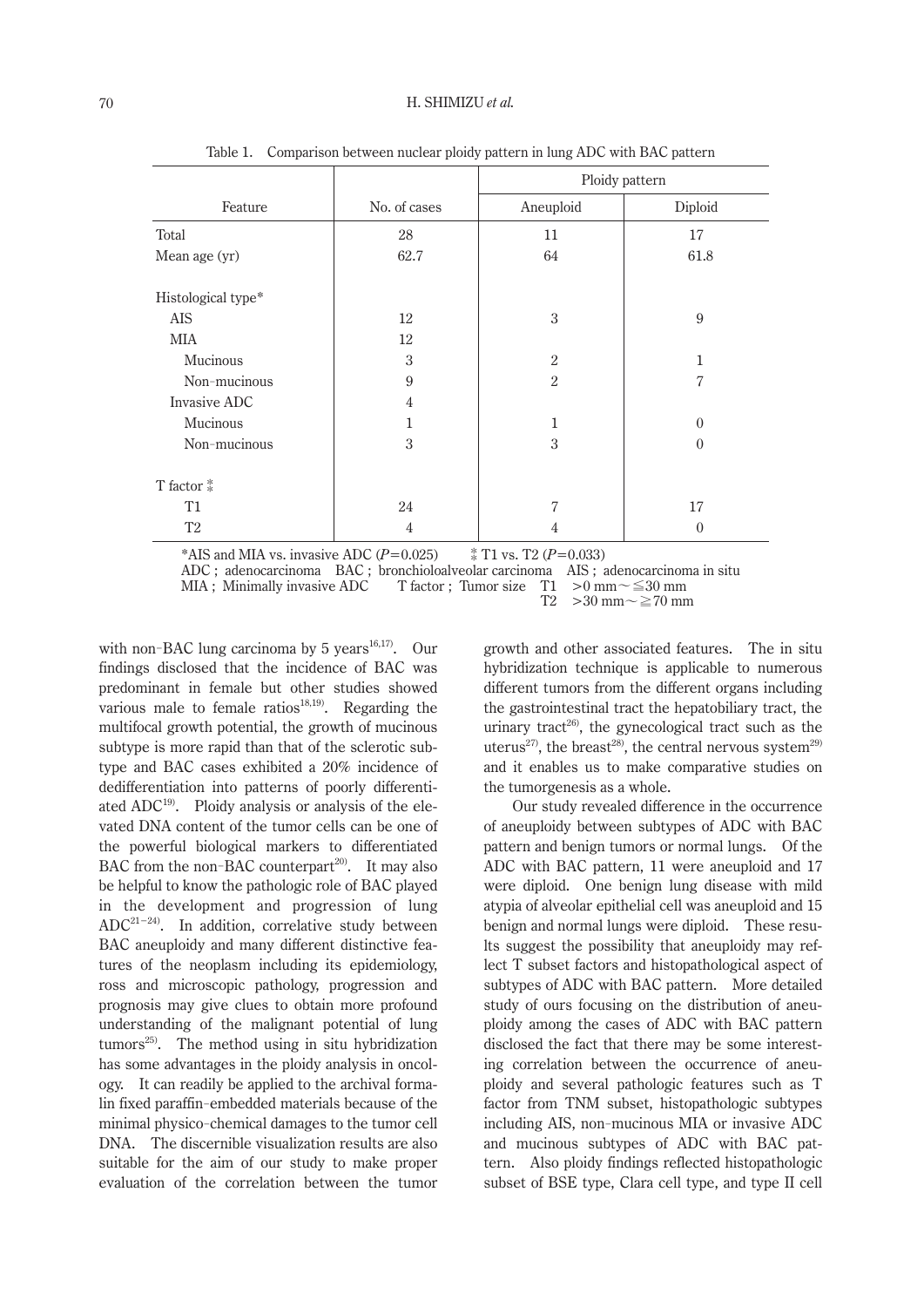type. The frequency of aneuploidy was markedly elevated in the ADC more than T2 subset. Seven cases with ADC above T1 were aneuploid and 17 cases with tumors smaller than 30 mm as T1 were diploid. Four patients with tumors more than T2 were aneuploid. The case with the largest tumor diameter measuring 57 mm same as T2 was aneuploid. T1 with less than 30 mm in tumor size was correlated with AIS cell type. But T2 above 30 mm in tumor size was coincided with MIA and invasive ADC. Two patients who died of the disease had aneuploid pattern of mucinous ADC with T2. These findings suggest that DNA ploidy analysis provides useful information for the assessment of cellular kinetics and reflects T factors with ADC of BAC pattern $30$ . A positive correlation between aneuploidy and mucinous BAC was identified ; 3 cases with mucinous ADC with BAC pattern were aneuploid and 1 case was diploid. Also, 8 cases with nonmucinous ADC with BAC pattern were aneuploid and 16 cases were diploid. Thus, a positive correlation of aneuploidy with mucinous ADC with BAC pattern growth and with dedifferentiation capability of non-mucinous ADC with BAC pattern into mucinous counterpart can be suggested. BAC with different cytopathological features showed different aneuploidy ratios. The aneuploid BSE was far less frequent than diploid BSE type. Diploid BSE type was frequently observed in BAC. On the contrary, MIA and invasive ADC were not detected. Such difference may be related to the growth potential of ADC with BAC pattern which is derived from different precursor-progenitor cells<sup>31)</sup>.

It may also be due to the different growth processes via the metaplasia among the basal epithelium, clara cells and type II pneumocytes. Aneuploidy was more frequently observed in ADC with BAC pattern of more advanced clinical stages than low stages. Of the 24 cases of T1 factor, 17 case with diploid pattern, 7 cases with aneuploid pattern. The factors of larger tumor size, mucinous subtype, MIA and invasive ADC subtype were closely related to aneuploid DNA elevation. There were no statistically significant correlation between aneuploidy and gender, age, cancer staging or grading but aneuploidy promoted the occurrence of early distant metastasis while the diploid type was associated with late (after 3 years) local tumor recurrence<sup>32,33)</sup>.

The results of our retrospective study suggest a potential that aneuploidy DNA elevation ADC with BAC pattern may be one of the efficient markers of malignancy<sup>34)</sup>. Filderman *et al.*<sup>14)</sup> analyzed DNA con-

tent and proliferative S-phase fraction of stage I (T1N0M0 and T2N0M0) subset non-small cell lung carcinoma of the lung using flow cytometry and reached the conclusion that the measurement of the DNA content and the tumor proliferative fraction in T1N0M0 subset NSCC may provide prognostic information and that it may help identify a subset of patients at high risk for tumor relapse. Miyamoto *et al.*<sup>25)</sup> evaluated prognostic significance of the DNA ploidy, Ras, and p21 expression by the stages of the lung carcinoma and they found DNA content as malignat potential indicator for ADC suggesting the needs for the multivariate combinatorial evaluation using the DNA ploidy study and other biological markers to lung cancer<sup>35)</sup>.

Recently, mutations in the tyrosine kinase domain of epidermal growth factor receptor (EGFR) are frequently detected in lung ADC with BAC differentiation. 70 ADC tumors with BAC components were screened for EGFR mutations within exon 18- 21. Chromosomal imbalances and EGFR mutations were detected in 24% of BAC. Also, mutated EGFR demonstrated gains in chromosome 7p,16p and 20q and losses in  $8p^{36-38}$ . Presence of EGFR mutations seems to be linked to a variety of chromosomal imbalances and DNA ploidy evaluation. Additional studies are clearly warranted. Our study revealed that ploidy change may reflect T factors and histopathological subtypes of ADC with BAC pattern. Based on ploidy analysis, AIS and MIA may be regarded as having a similar behavior. A finding in our study is that determination of diploidy in ADC with BAC pattern reflects smaller tumor size as T1 and suggest AIS thus favorable patients prognosis. But aneuploidy in ADC with BAC pattern suggests the possibility of MIA or invasive ADC, therefore, a need for careful follow up to detect early metastasis.

In conclusion, our findings suggest that nuclear aneuploidy may be an indicator of carcinogenesis in the lung, and detection of aneuploidy by interphase cytogenetics using chromosome specific probes may be useful in identifying ADC with BAC subclassification that are destined to behave aggressively.

### **RERERENCES**

1. Terasaki H, Niki T, Matsuno Y, Ymada T, Maeshima A, Asamura H, Hayabuchi N, Hirohashi S. Lung adenocarcinoma with mixed bronchioloalveolar and invasive components : clinicopathological features, subclassification by extent of invasive foci, and immunohistochemical characterization. Am J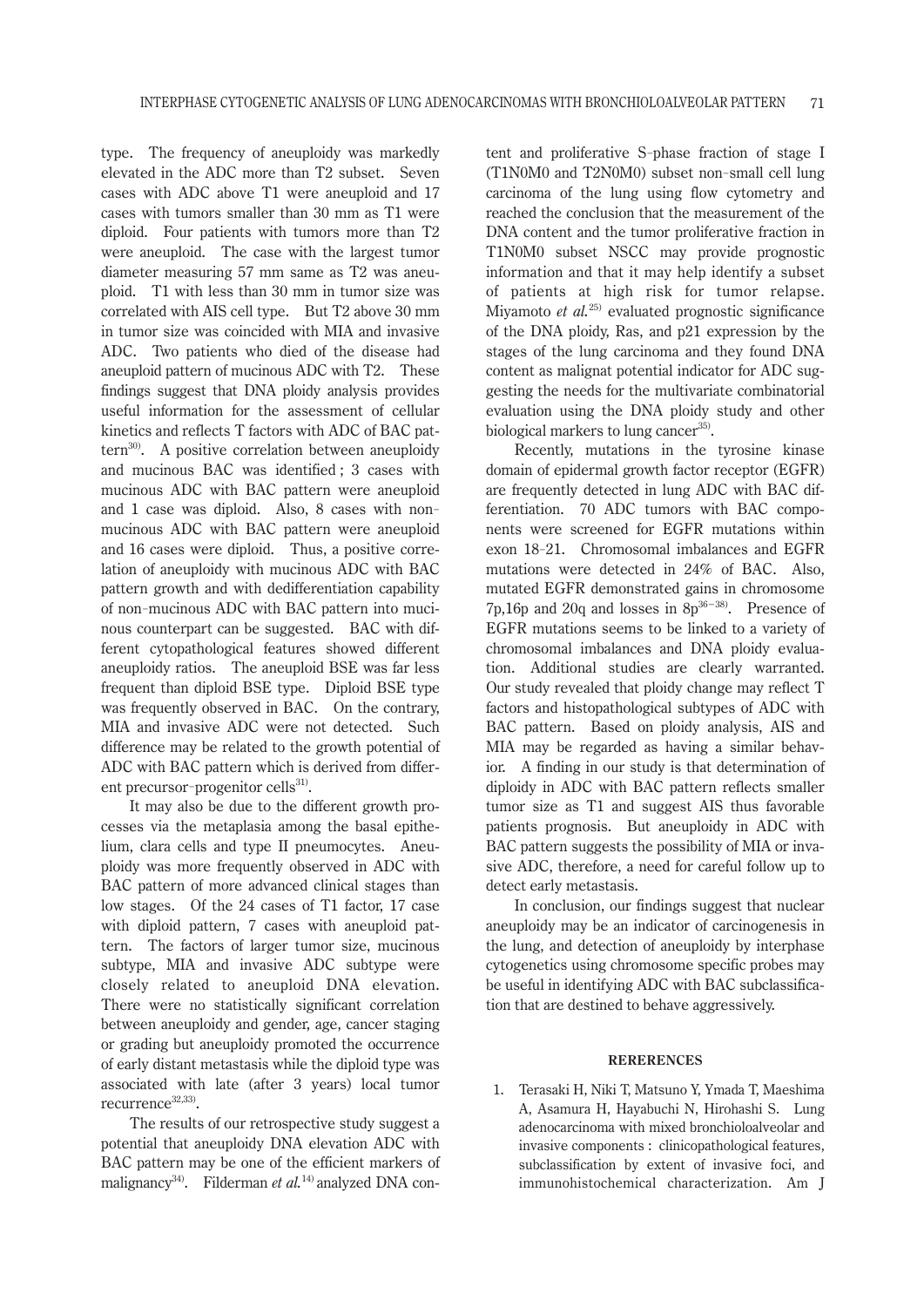Surg Pathol, **27** : 937- 951, 2003.

- 2. Brambilla E, Travis WD, Colby TV, Corrin B, Shimamoto Y. The new World Health Organization classification of lung tumours. Eur Respir J, **18** : 1059- 1068, 2001.
- 3. Colby TV, Noguchi M, Henschke C, Harris CC. Adenocarcinoma. *In* : Travis WD, Brambilla E, Muller-Hermelink HK, Harris CC, eds. World Health Organisation classification of tumours. pathology and genetics of tumours of the lung, pleura, thymus and heart. IARC Press, Lyon, 35- 44, 2004.
- 4. Harrison M, Magee HM, O'Loughlin J, Gorey TF, Dervan PA. Comparison of Chromosome 1 aneusomy detected by interphase cytogenetics and DNA ploidy in carcinoma of the breast. Histopathology, **30** : 221- 226, 1997.
- 5. Salih E, Hakan A, Faruk Z, Dilek D, Hadi A, Yücel G, Fikri I. Prognostic significance of flow cytometric DNA analysis in patients with malignant pleural mesothelioma. Lung Cancer, **33** : 109- 114, 2001.
- 6. Berczi C, Bocsi J, Bartha J, Balazs G. Prognostic value of DNA ploidy status in patients with rectal cancer. Anticancer Res, **22** : 3731- 3741, 2002.
- 7. Corver WE, Ter Haar NT, Dreef EJ, Miranda NF, Prins FA, Jordanova ES, Cornelisse CJ, Fleuren GJ. High-resolution multi-parameter DNA flow cytometry enables detection of tumour and stromal cell subpopulations in paraffin-embedded tissues. J Pathol, **206** : 233- 241, 2005.
- 8. Granados R, Garcia-Vela JA, Fenandez-Segoviano P, Aramburu JA, Martin I, Murillo N, Camamo E, De La Cal MA. Flow cytometric DNA analysis on fine needle aspiration biopsies of liver lesions. Cytopathology, **13** : 273- 283, 2002.
- 9. Kimura H, Kagawa K, Deguchi T, Nakajima T, Kakusui M, Ohkawara T, Katagishi T, Okanoue T, Kashima K, Ashihara T. Cytogenetic analyses of hepatocellular carcinoma by in situ hybridization with a chromosome-specific DNA probe. Cancer, **15** : 271- 277, 1996.
- 10. Hopman AH, van Hooren E, van de Kaa CA, Vooijs PG, Ramaekers FC. Detection of numerical chromosome aberrations using in situ hybridization in paraffin sections of routinely processed bladder cancers. Mod Pathol, **4** : 503- 513, 1991.
- 11. Bulten J, Poddighe PJ, Robben JC, Gemmink JH, de Wilde PC, Hanselaar AG. Interphase cytogenetic analysis of cervical intraepithelial neoplasia. Am J Pathol, **152** : 495- 503, 1998.
- 12. Huang MS, Colby TV, Therneau TM, Daly RC, Gonchoroff NJ. DNA ploidy and protein content in bronchioloalveolar carcinoma multi-variable flow cytometry. Cytometry, **26** : 253- 259, 1996.
- 13. Rami-Porta R, Crowley JJ, Goldstraw P. The revi-

sed TNM staging system for lung Cancer. Ann Thorac Cardiovasc Surg, **15** : 4- 9, 2009.

- 14. Filderman AE, Silvestri GA, Gatsonis C, Luthringer DJ, Honig J, Flynn SD. Prognostic significance of tumor proliferative fraction and DNA content in stage I non-small cell lung cancer. Am Rev Respir Dis, **146** : 707- 710, 1992.
- 15. Lin CM, Li AF, Wu LH, Wu YC, Lin FC, Wang LS. Adenoid cystic carcinoma of the trachea and bronchus-a clinicopathologic study with DNA flow cytometric analysis and oncogene expression. Eur J Cardio-thoracic Surg, **22** : 621- 625, 2002.
- 16. Kuroda N, Hamaguchi N, Takeuti E, Ohara M, Hirouchi T, Mizuno K. Lung adenocarcinoma with a micropapillary pattern : a clinicopathological study of 25 cases. APMIS, **114 :** 381- 385, 2006.
- 17. Yamato Y, Tsuchida M, Watanabe T, Aoki T, Koizumi N, Umezu H, Hayashi J. Early results of a prospective study of limited resection for bronchioloalveolar adenocarcinoma of the lung. Ann Thorac Surg, **71** : 971- 974, 2001.
- 18. Zell JA, Ou SH, Ziogas A, Anton-Culver H. Epidemiology of bronchioloalveolar carcinoma : improvement in survival after release of the 1999 WHO classification of lung tumors. J Clin Oncol, **23** : 8396- 8405, 2005.
- 19. Barsky SH, Cameron R, Osann KE, Tomita D, Holmes EC. Rising incidence of bronchioloalveolar lung carcinoma and its unique clinicopathologic features. Cancer, **15** : 1163- 1170, 1994.
- 20. Watanabe M, Ghazizadeh M, Konishi H, Araki T. Interphase cytogenetic and AgNOR analyses of hydatidiform moles. J Clin Pathol, **51 :** 438- 443, 1998.
- 21. Carvalho PE, Antonãngelo L, Bernardi FD, Leão LE, Rodrigues OR, Capelozzi VL. Useful prognostic panel markers to express the biological tumor status in resected lung adenocarcinomas. Jpn J Clin Oncol, **30** : 478- 486, 2000.
- 22. Giuffrè G, Mormandi F, Barresi V, Bordi C, Tuccari G, Barresi G. Quantity of AgNORs in gastric endocrine carcinoid tumours as a potential prognostic tool. Eur J Histochem, **50** : 45- 50, 2006.
- 23. Pelletier MP, Edwardes MD, Michel RP, Halwani F, Morin JE. Prognostic markers in resectable nonsmall cell lung cancer : a multivariate analysis. [Can](file:///C:/Users/HP-Z200-2/Documents/11056237_FJMS58-1/%e3%81%8a%e5%ae%a2%e6%a7%98%e3%83%87%e3%83%bc%e3%82%bf/9.%e6%b8%85%e6%b0%b4%e4%b8%80/javascript:AL_get(this, ) J Sug, **44** : 180- 188, 2001.
- 24. Ludovini V, Pistola L, Gregorc V, Floriani I, Rulli E, Di Carlo L, Semeraro A, Daddi G, Darwish S, Stocchi L, Tofanetti FR, Bellezza G, Sidoni A, Tognellini R, Crinò L, Tonato M. Biological markers and DNA flow cytometric analysis in radically resected patients with non-small cell lung cancer. A study of the perugia multidisciplinary team for thoracic tumors. Tumori, **94** : 398- 405, 2008.
- 25. Miyamoto H, Harada M, Isobe H, Akita HD, Haneda